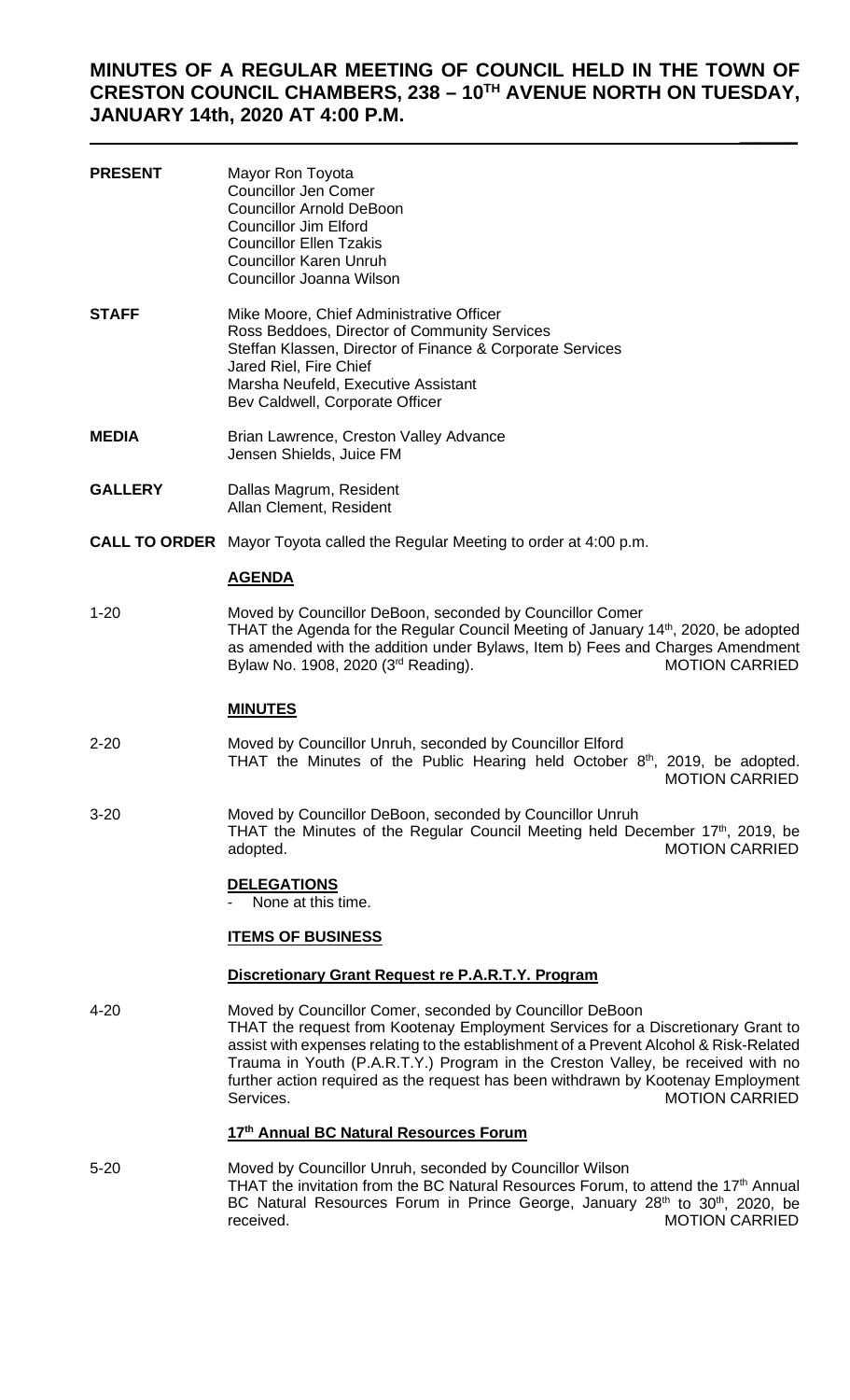| <b>Community Wildfire Protection Plan Final Report</b> |  |  |  |
|--------------------------------------------------------|--|--|--|
|                                                        |  |  |  |

6-20 Moved by Councillor Unruh, seconded by Councillor Comer THAT correspondence from the Union of BC Municipalities, advising that the Final report for the Community Wildfire Protection Plan Grant project for the Town of Creston has been submitted, and therefore the final payment of grant funds will be released to the Town, be received. The matrix of the MOTION CARRIED

## **Sponsorship Request re Harvey Sayles Fishing Derby**

7-20 Moved by Councillor Unruh, seconded by Councillor Comer THAT the invitation from the Creston Valley Shrine Club #35 to sponsor the Harvey Sayles Fishing Derby, be received; AND FURTHER, THAT Council approves a Bronze sponsorship in the amount of \$100 in support of the 2<sup>nd</sup> Annual Harvey Sayles Fishing Derby on February 17<sup>th</sup>, 2020, with funds being allocated from Council's advertising budget. The contract of the contract of the MOTION CARRIED

## **2020 CBT-CIP Funding Process for Town of Creston**

8-20 Moved by Councillor Wilson, seconded by Councillor Tzakis THAT the memorandum from the Corporate Officer regarding the 2020 Columbia Basin Trust – Community Initiatives & Affected Areas Program (CIP/AAP) funding application process and schedule for the Town of Creston, be received.

MOTION CARRIED

#### **WildSafeBC 2019 Annual Report**

9-20 Moved by Councillor Elford, seconded by Councillor DeBoon THAT the 2019 Annual Report submitted by WildSafeBC, be received. MOTION CARRIED

### **Fees and Charges Amendment Bylaw No. 1908, 2020**

10-20 Moved by Councillor Elford, seconded by Councillor Wilson THAT the Request for Decision from the Director of Community Services, regarding Fees and Charges Amendment Bylaw No. 1908, 2020 regarding a commission fee for Funeral Homes, when acting as an agent for the Town with respect to the sale of a Cemetery Plot, a Columbarium Niche or a Memorial Plaque within Town owned cemeteries, be received; AND FURTHER, THAT Council consider three readings to Fees and Charges Amendment Bylaw No. 1908, 2020 at the January 14th, 2020 Regular Council meeting. The same of the MOTION CARRIED

## **Residential Information Meeting re Crawford Hill Reservoir Site**

11-20 Moved by Councillor Comer, seconded by Councillor Wilson THAT the verbal report by the Chief Administrative Officer, providing an update on the scheduled Information Meeting with property owners / residents of Crawford Hill with respect to public access opportunities for the Crawford Hill reservoir site, to be held on Wednesday, January 15<sup>th</sup>, 2020 from 6:30 to 8:30 p.m. in the Erickson Room at the Creston & District Community Complex, be received.

MOTION CARRIED

## **BYLAWS**

#### **Fees and Charges Amendment Bylaw No. 1908, 2020**

- 12-20 Moved by Councillor DeBoon, seconded by Councillor Elford THAT Fees and Charges Amendment Bylaw No. 1908, 2020, be read a first time by title, a second time by content. The matrix of the MOTION CARRIED
- 13-20 Moved by Councillor Unruh, seconded by Councillor Comer THAT Fees and Charges Amendment Bylaw No. 1908, 2020, be read a third time. MOTION CARRIED

## **NEW BUSINESS**

No new business at this time.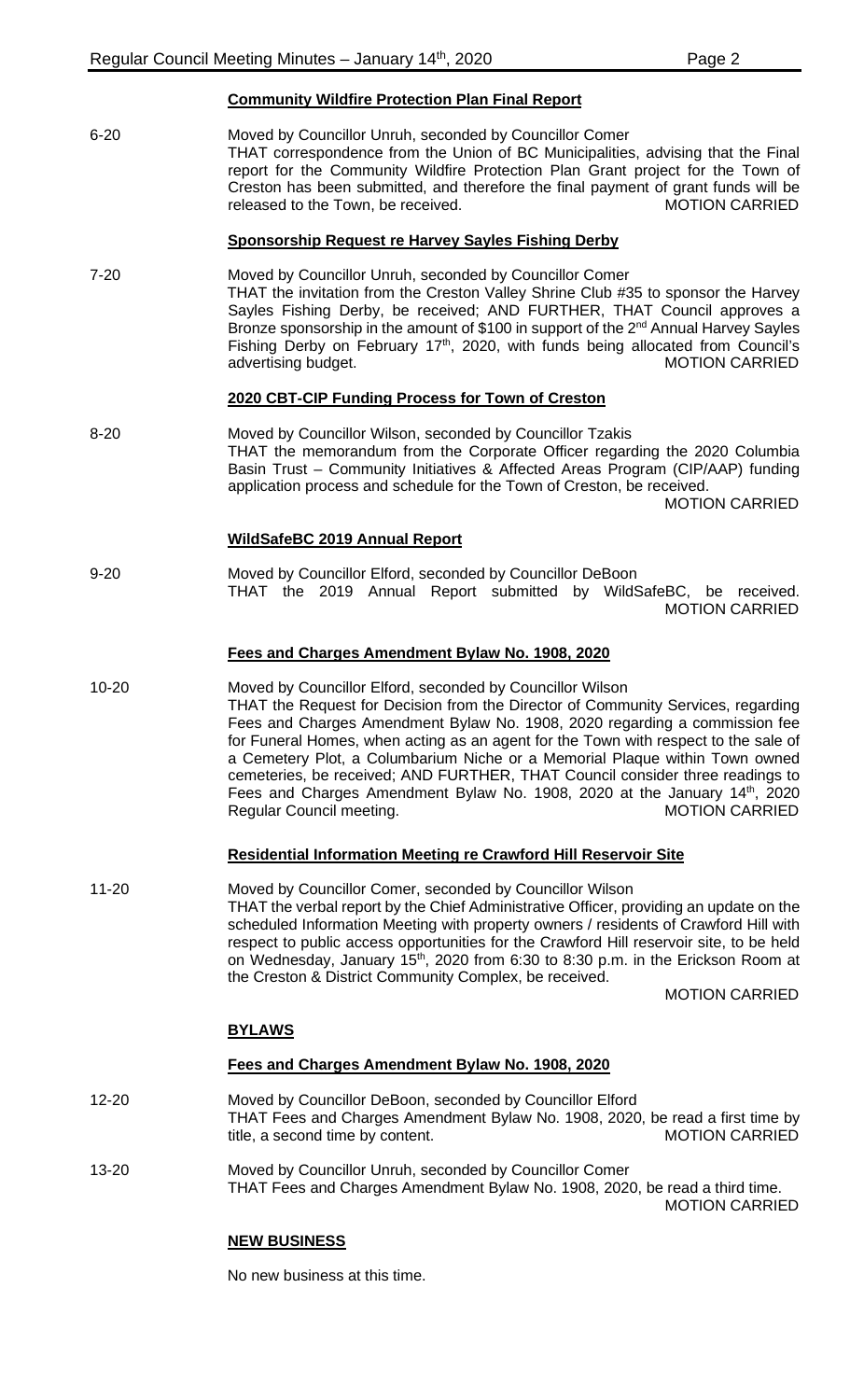## **REPORTS OF REPRESENTATIVES**

Councillor DeBoon reported on his attendance at the ARES HoHoHo Assembly and a Creston Valley Regional Airport Society meeting.

Councillor Elford reported on his attendance at a T.A.P.S. luncheon and sing-a-long, a Regional District of Central Kootenay EAP meeting, and a Creston Community Forest meeting.

Councillor Tzakis reported on her attendance at a Creston Valley Network meeting.

Councillor Unruh reported on her attendance at a Creston Valley Blossom Festival meeting.

Councillor Wilson reported on her attendance at a Creston Valley Blossom Festival meeting, a Creston Concert Society meeting and a Creston Valley Arts Council Wine & Cheese event.

14-20 Moved by Councillor Unruh, seconded by Councillor DeBoon THAT the verbal reports of Council and staff, be received as presented.

MOTION CARRIED

## **GIVING OF NOTICES**

- COTW January 21 $\mathrm{st}$ , February 18 $\mathrm{th}$ , 2020
- SPECIAL COTW January  $28<sup>th</sup>$ , 2020 (budget)
- COUNCIL January  $28<sup>th</sup>$ , February 11<sup>th</sup>, 25<sup>th</sup>, 2020
- SPECIAL COUNCIL February 18th, 2020 (Budget Bylaw)

## **QUESTION PERIOD**

Mr. Jensen Shields asked if the Crawford Hill reservoir site information meeting was open to the public. The Chief Administrative Officer advised that the meeting was open to the public but the main purpose of the meeting was to obtain input from the residents/property owners in the area on proposed uses for the former reservoir site and for the Town to advise of the potential liability risks if no improvements were made to the site.

## **RECESS AND MOVE TO CLOSED MEETING**

15-20 Moved by Councillor Unruh, seconded by Councillor Comer THAT the Regular Council Meeting of January 14<sup>th</sup>, 2020 be recessed at 4:30 p.m. and by authority of the *Community Charter*, Council move to Closed Meeting with this meeting being closed from the public and/or news media pursuant to Sub-Section

90(1)(a) personnel issues, (b) nomination of individual for award, (c) labour relations, (e) land issues, (g) litigation or potential litigation affecting the municipality; and Sub-Section 90(2)(c) Ombudsperson investigation. MOTION CARRIED

## **RECONVENE**

The Regular Council Meeting of January 14<sup>th</sup>, 2020 reconvened at 5:18 p.m.

## **RESOLUTIONS FROM CLOSED MEETING**

16-20 Moved by Councillor Elford, seconded by Councillor Comer THAT Resolution No. 6-20 from the January 14<sup>th</sup>, 2020 Closed Council Meeting, be reported at the Regular Council Meeting of January 14<sup>th</sup>, 2020, as follows:

> THAT the draft Press Release with respect to land for the new Fire Hall, be received; AND FURTHER, THAT Council approves the immediate publication of the Press Release dated January 14<sup>th</sup>, 2020 and titled 'Town of Creston Finalizes Land Purchase for New Fire Hall', to the public and media. MOTION CARRIED